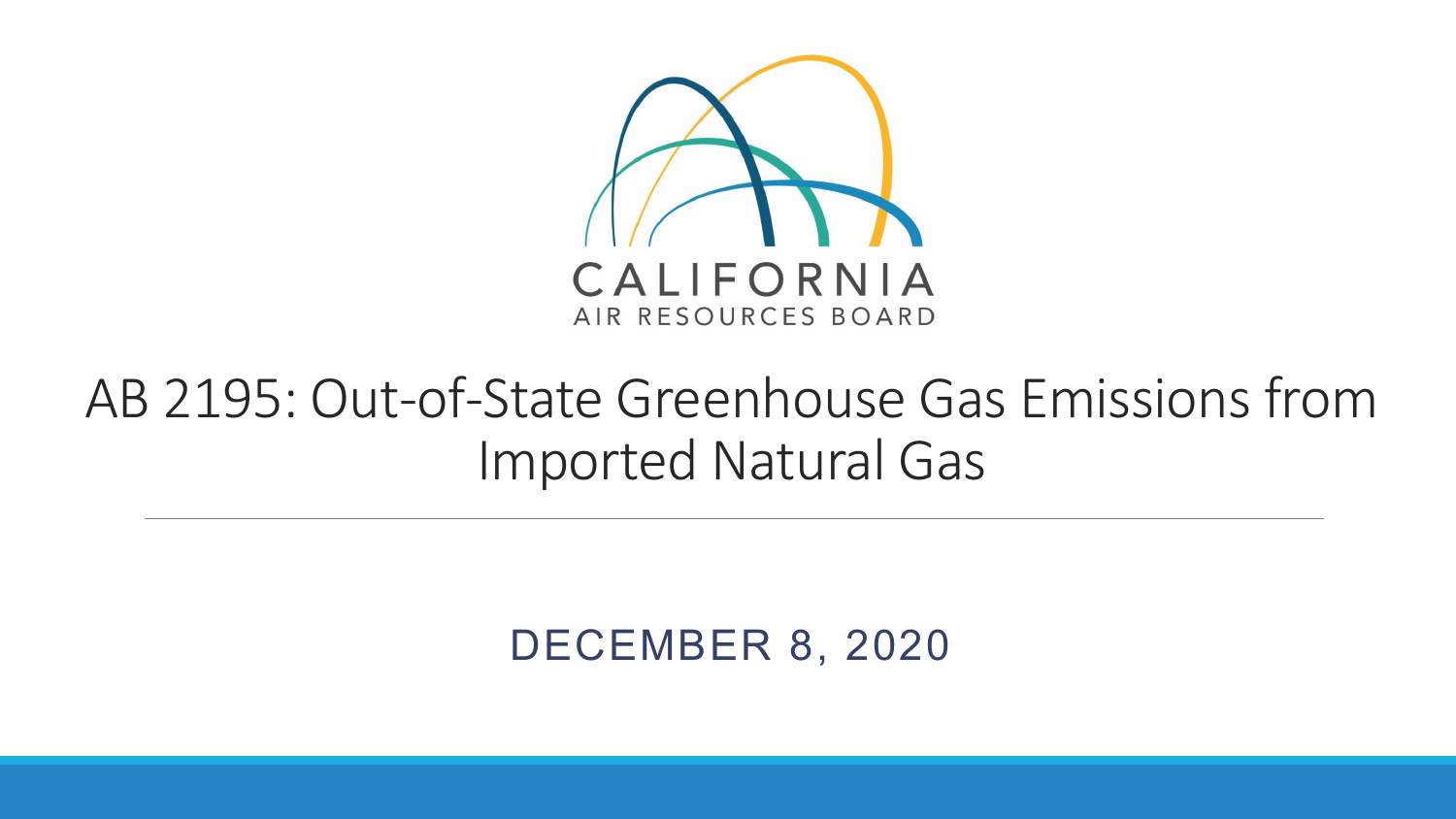# AB 2195: Text of Provision

"Quantify and publish annually…the amount of greenhouse gas emissions…resulting from the loss or release of uncombusted natural gas to the atmosphere and emissions from natural gas flares…of natural gas that is imported into the state from out-of-state sources."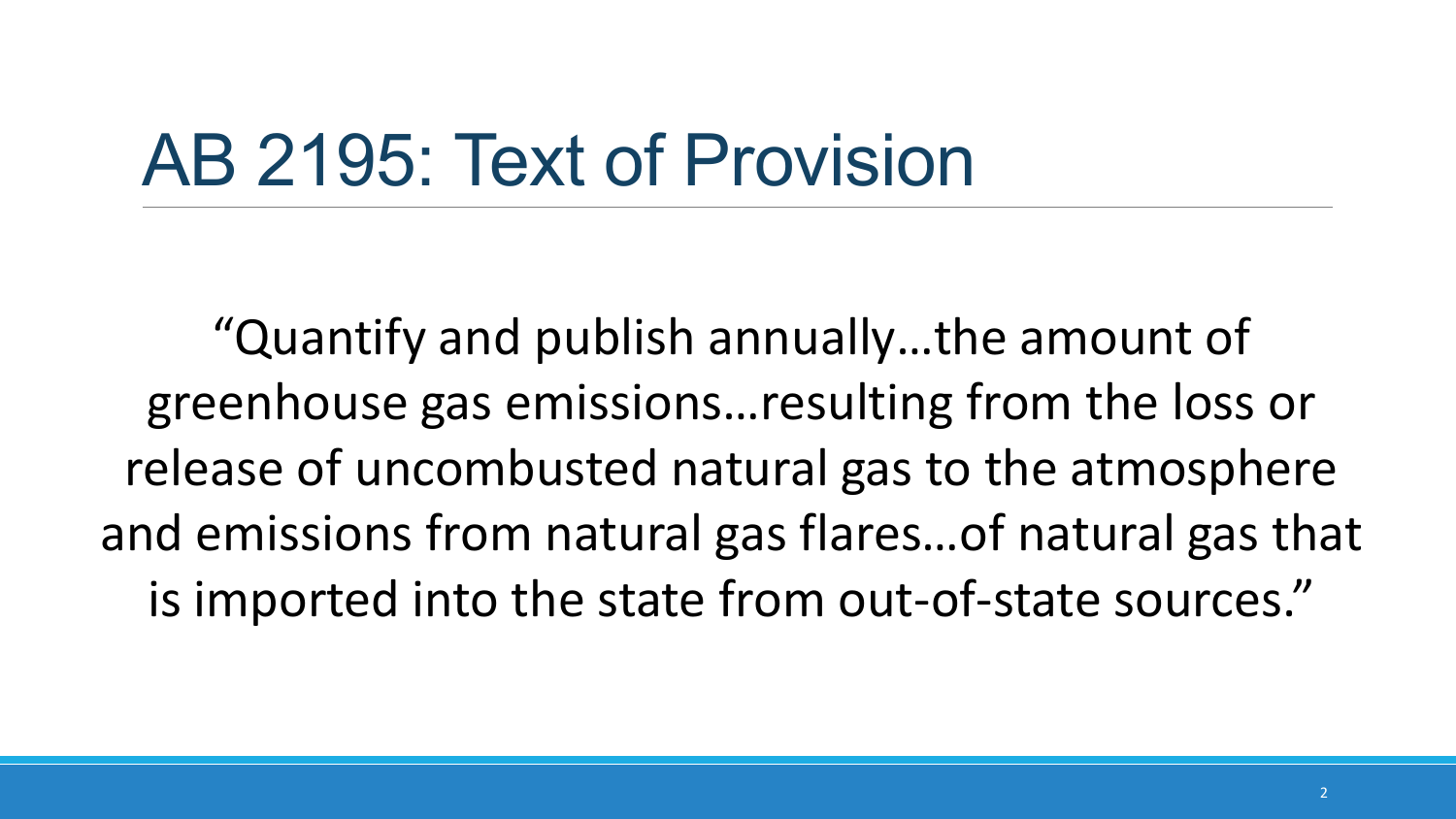# Included and Excluded Emissions

|               | <b>Included</b>                                                                                                                | <b>Excluded</b>                                                                                                      |
|---------------|--------------------------------------------------------------------------------------------------------------------------------|----------------------------------------------------------------------------------------------------------------------|
| <b>Types</b>  | Fugitive and vented $CH4$<br>$\bullet$<br>Flaring $CO_2$ , CH <sub>4</sub> , and N <sub>2</sub> O<br>$\bullet$                 | Fugitive and vented $CO2$<br>$\bullet$<br>Combustion (non-flaring)<br>$\bullet$<br><b>LNG processes</b><br>$\bullet$ |
| <b>Stages</b> | Exploration<br>$\bullet$<br>Production<br>$\bullet$<br>Processing<br>$\bullet$<br><b>Transmission and Storage</b><br>$\bullet$ | Distribution<br>$\bullet$<br>Use<br>$\bullet$                                                                        |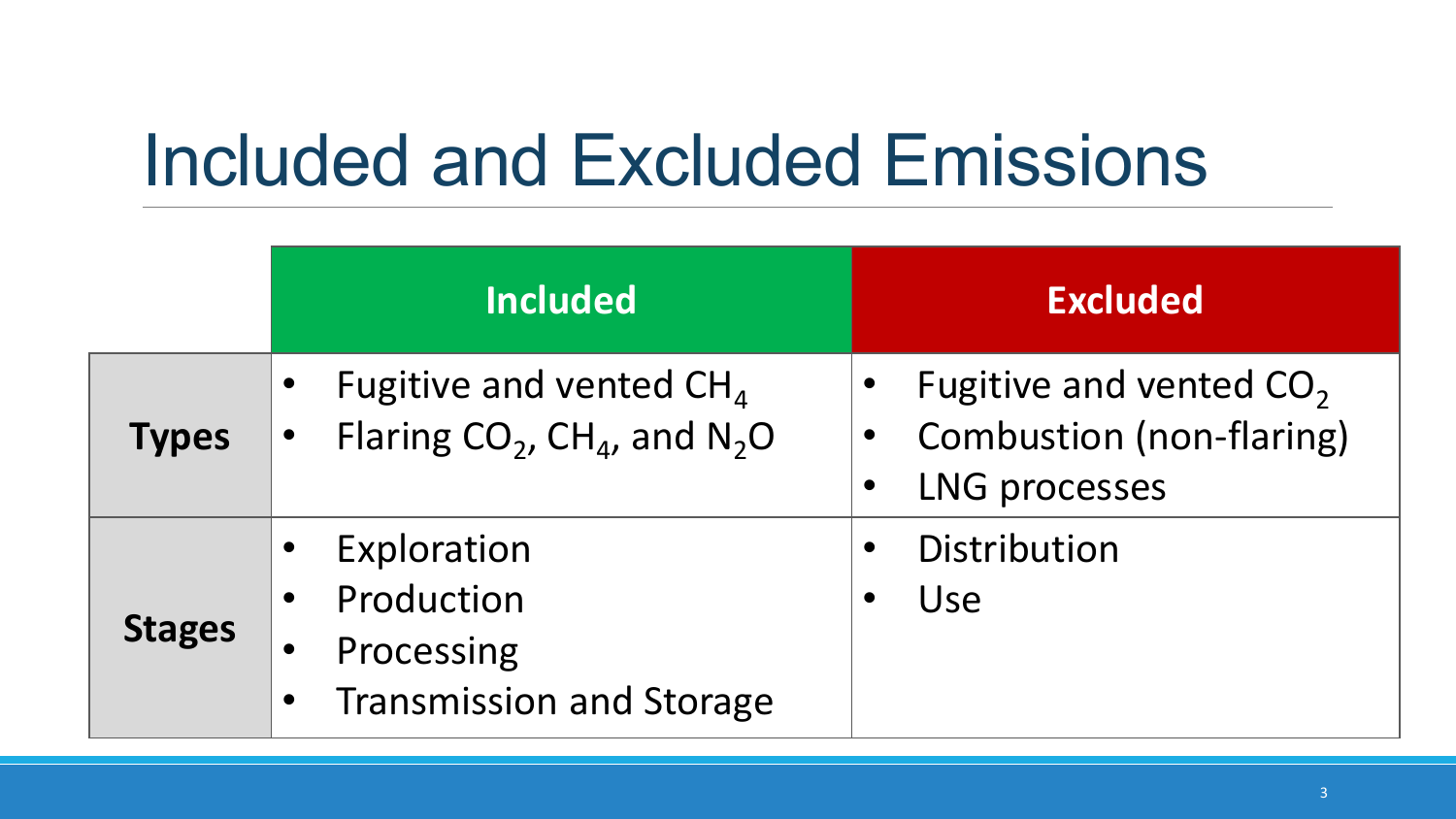### Emissions Calculation

# US Emissions US Production  $\overline{\ast$  CA Imports = CA Import Emissions 2018 US EPA GHGI Natural Gas Systems

2018 EIA Natural Gas Production (excluding associated gas) and Imports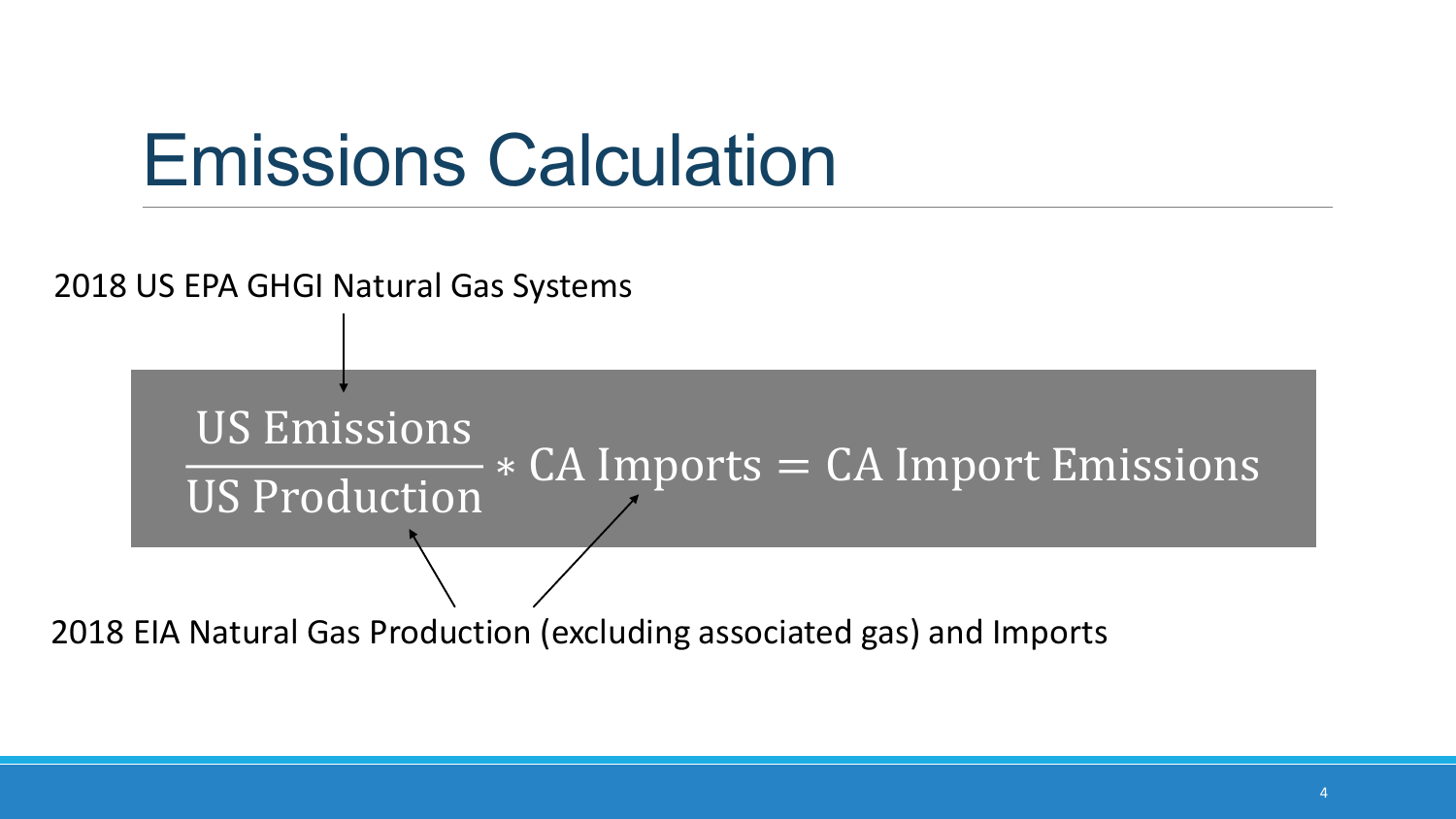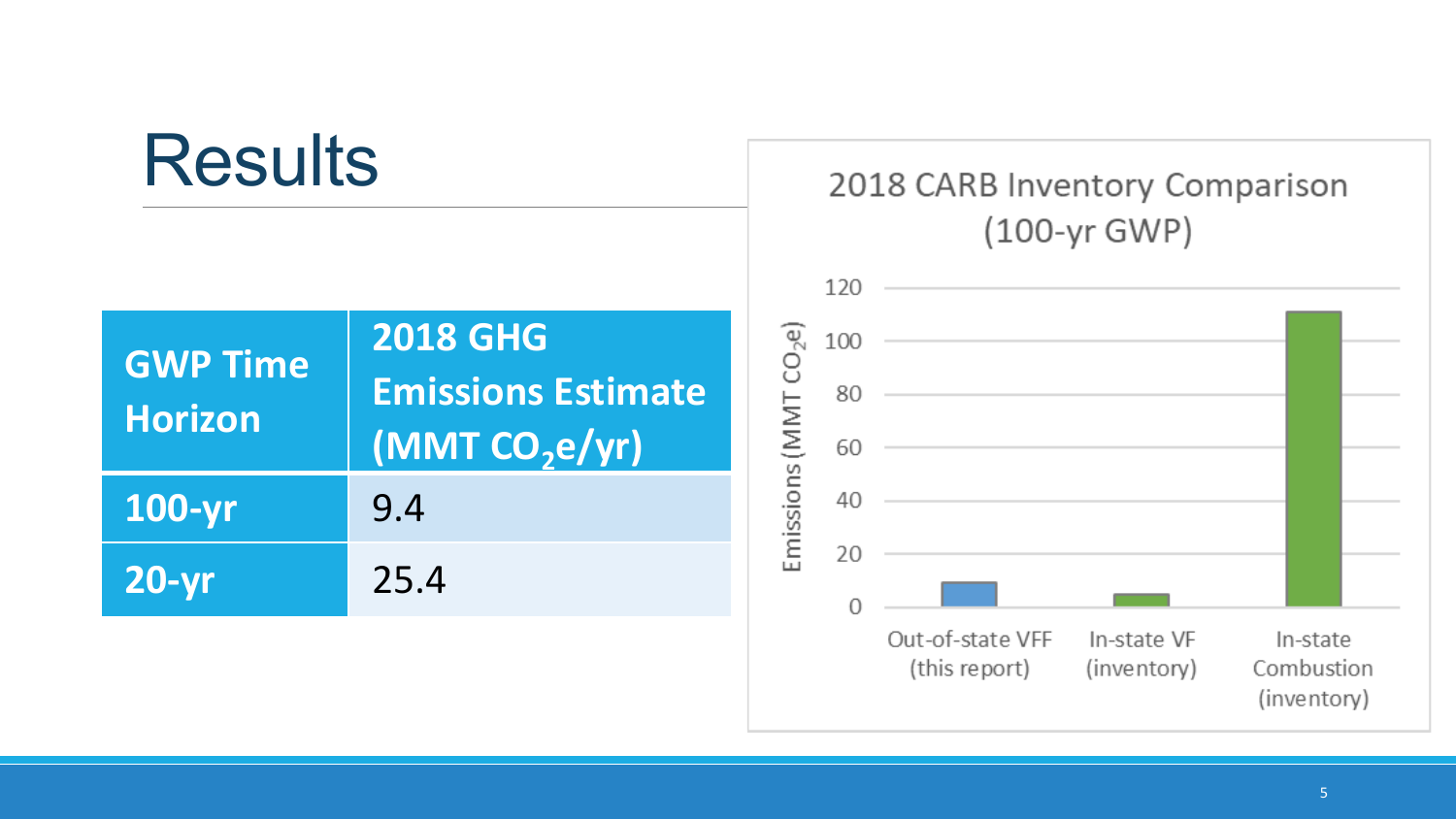# **Conclusion**

- Out-of-state emissions important to total impact of gas consumption
	- Total out-of-state vented, fugitive, and flaring emissions exceed those same emissions from in-state produced gas
	- Smaller than emissions from combusting the gas (100-yr GWP)
- $\blacksquare$  Future versions of the report may include regional specificity and draw on new data sources as they become available